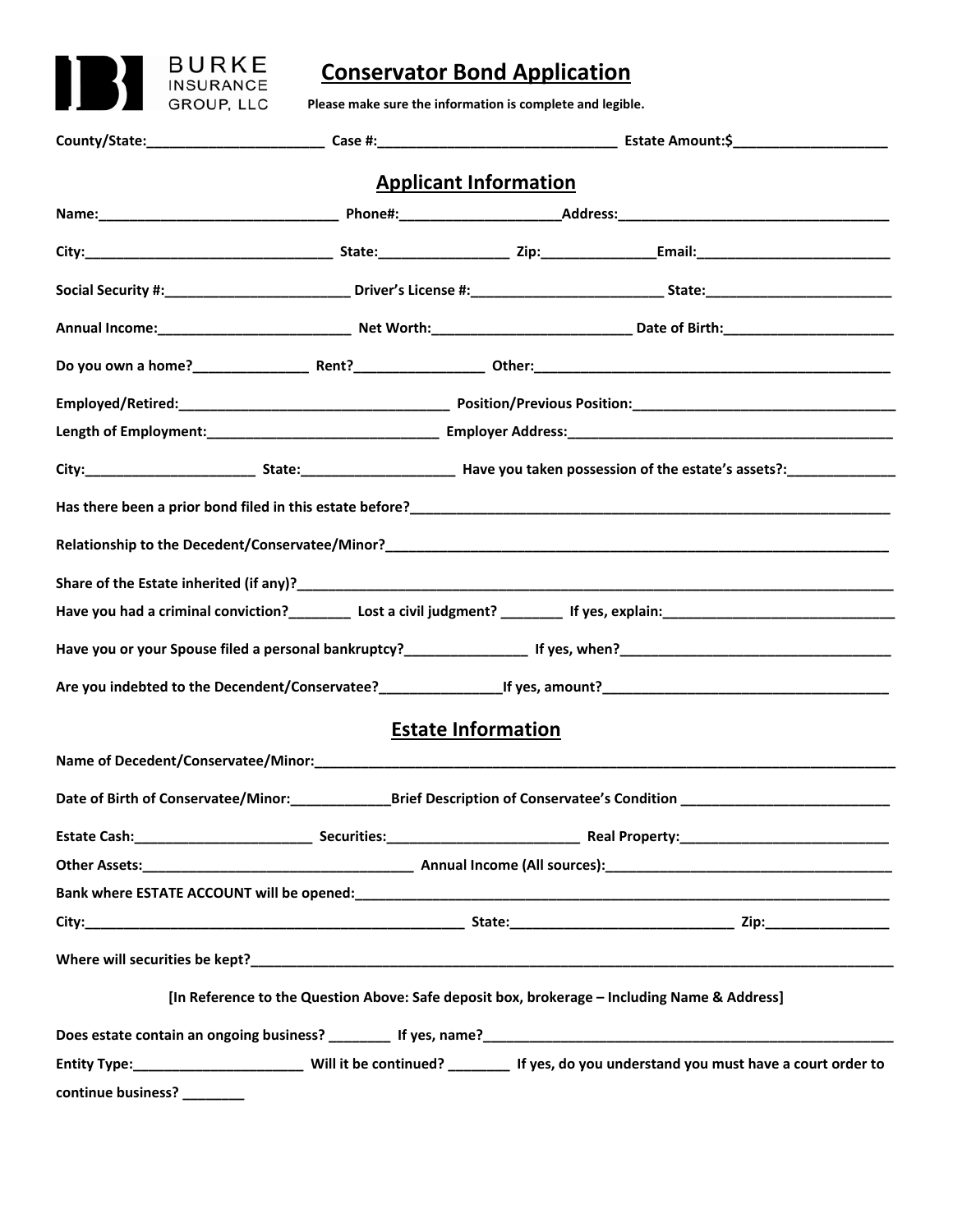## **Attorney Information**

|                                                                                                                                                                                                                                                                   |  | Do you understand that all increases and reduction of the bond must be court ordered by the court?<br>Under the court? |  |
|-------------------------------------------------------------------------------------------------------------------------------------------------------------------------------------------------------------------------------------------------------------------|--|------------------------------------------------------------------------------------------------------------------------|--|
| Do you understand the bond is in effect until a final discharge is signed by the judge and a copy delivered to the                                                                                                                                                |  |                                                                                                                        |  |
|                                                                                                                                                                                                                                                                   |  |                                                                                                                        |  |
|                                                                                                                                                                                                                                                                   |  |                                                                                                                        |  |
| If you need additional space to respond to any of these questions please attach your responses with this application and email to<br>kgpaz@burke-insurance.com or fax to 575-525-1716. If you have any questions feel free to contact our office at 575-524-2222. |  |                                                                                                                        |  |

**Signature Date** 

### **Disclaimer: Please review carefully!**

All applications for insurance are subject to underwriting qualification by the specific surety to which the application is submitted.

I understand that any insurance terms and definitions are meant for general informational purposes and not meant as specific advice or recommendations. For detailed information, it is my responsibility to contact Burke Insurance Group, LLC.

I understand that no coverage will be assumed bound or covered until I have received written or verbal confirmation from Burke Insurance Group, LLC.

**\_\_\_\_\_\_\_\_\_\_\_\_\_\_\_\_\_\_\_\_\_\_\_\_\_\_\_\_\_\_\_\_\_\_\_\_\_\_\_\_\_\_\_\_\_\_\_\_\_\_\_\_\_\_\_\_ \_\_\_\_\_\_\_\_\_\_\_\_\_\_\_\_\_\_\_\_\_\_\_\_\_\_\_\_\_\_\_\_\_\_\_\_** 

This information is not an offer to sell insurance. Insurance coverage cannot be bound or changed via submission of this online form/application, email, voice mail or facsimile. No binder, insurance policy, change, addition, and/or deletion to insurance coverage goes into effect unless and until confirmed directly with a licensed agent. Note any proposal of insurance we may present to you will be based upon the values developed and exposures to loss disclosed to us on this online form/application and/or in communications with us. All coverages are subject to the terms, conditions and exclusions of the actual policy issued. Not all policies or coverages are available in every state.

Please contact our office at 888‐546‐8000 to discuss specific coverage details and your insurance needs. In order to protect your privacy, please do not send us your confidential personal information by unprotected email. Instead, discuss that personal information with us by phone or send by fax.

Statements on this website as to the policies and coverages and other content provide general information only and we provide no warranty as to their accuracy. Clients should consult with their licensed agent as to how these coverages pertain to their individual situation. Any hypertext links to other sites or vendors are provided as a convenience only. We have no control over those sites or vendors and cannot, therefore, endorse nor guarantee the accuracy of any information provided by those sites or the services provided by those vendors.

Information provided on this website does not constitute professional advice. If you have legal, tax or financial planning questions, you need to contact a qualified professional.